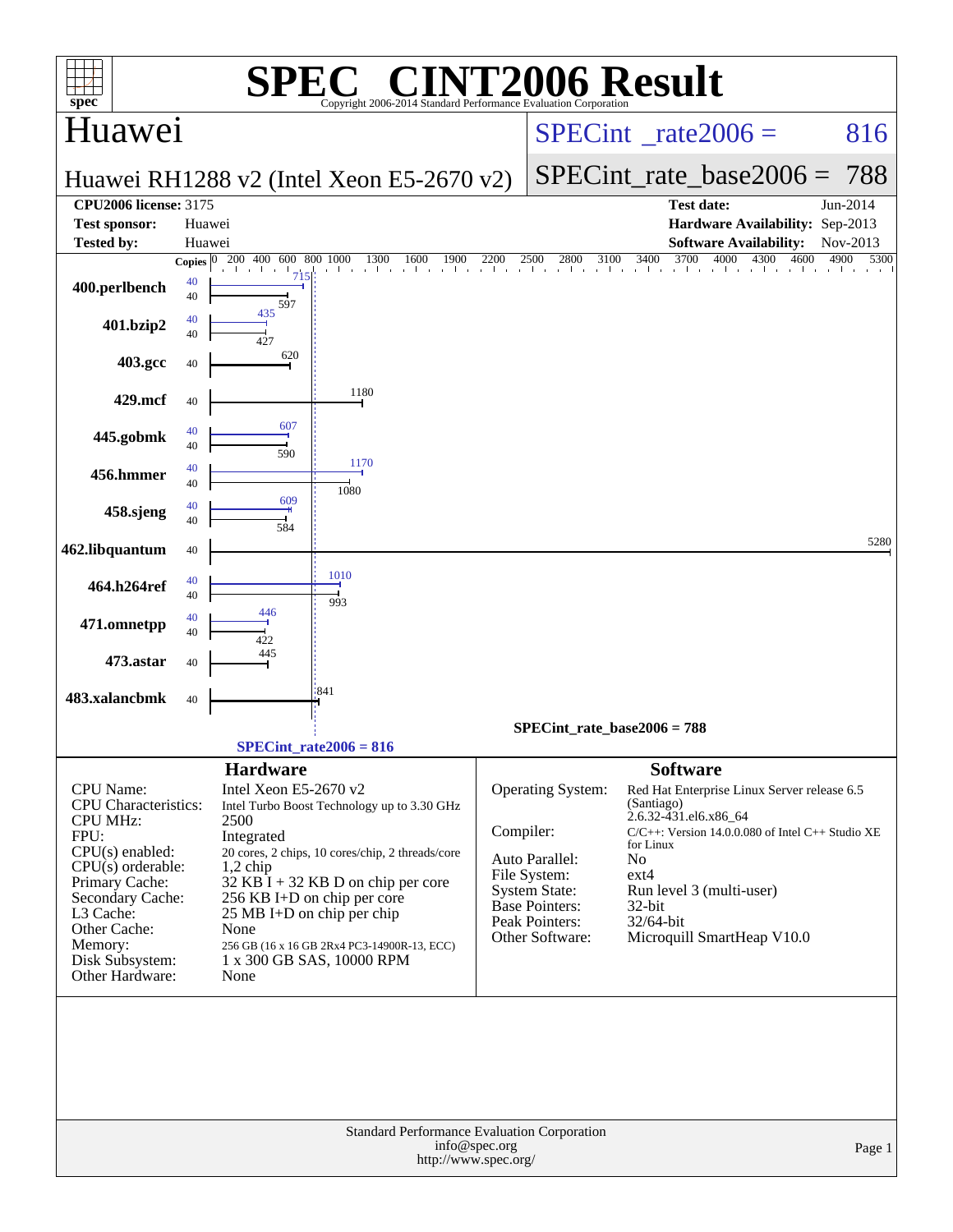

### Huawei

## SPECint rate $2006 = 816$

Huawei RH1288 v2 (Intel Xeon E5-2670 v2)

[SPECint\\_rate\\_base2006 =](http://www.spec.org/auto/cpu2006/Docs/result-fields.html#SPECintratebase2006) 788

**[CPU2006 license:](http://www.spec.org/auto/cpu2006/Docs/result-fields.html#CPU2006license)** 3175 **[Test date:](http://www.spec.org/auto/cpu2006/Docs/result-fields.html#Testdate)** Jun-2014

**[Test sponsor:](http://www.spec.org/auto/cpu2006/Docs/result-fields.html#Testsponsor)** Huawei **[Hardware Availability:](http://www.spec.org/auto/cpu2006/Docs/result-fields.html#HardwareAvailability)** Sep-2013 **[Tested by:](http://www.spec.org/auto/cpu2006/Docs/result-fields.html#Testedby)** Huawei **[Software Availability:](http://www.spec.org/auto/cpu2006/Docs/result-fields.html#SoftwareAvailability)** Nov-2013

#### **[Results Table](http://www.spec.org/auto/cpu2006/Docs/result-fields.html#ResultsTable)**

|                                                                                                          | <b>Base</b>   |                |       |                |       |                |                  | <b>Peak</b>   |                |              |                |              |                |              |
|----------------------------------------------------------------------------------------------------------|---------------|----------------|-------|----------------|-------|----------------|------------------|---------------|----------------|--------------|----------------|--------------|----------------|--------------|
| <b>Benchmark</b>                                                                                         | <b>Copies</b> | <b>Seconds</b> | Ratio | <b>Seconds</b> | Ratio | <b>Seconds</b> | Ratio            | <b>Copies</b> | <b>Seconds</b> | <b>Ratio</b> | <b>Seconds</b> | <b>Ratio</b> | <b>Seconds</b> | <b>Ratio</b> |
| 400.perlbench                                                                                            | 40            | 655            | 597   | 655            | 597   | 652            | 599 <sub>l</sub> | 40            | 546            | 715          | 546            | 715          | 542            | 721          |
| 401.bzip2                                                                                                | 40            | 904            | 427   | 905            | 426   | 903            | 428              | 40            | 886            | 435          | 886            | 436          | 887            | 435          |
| $403.\text{gcc}$                                                                                         | 40            | 519            | 620   | 519            | 620   | 522            | 617              | 40            | 519            | 620          | 519            | 620          | 522            | 617          |
| $429$ .mcf                                                                                               | 40            | 309            | 1180  | 310            | 1180  | 310            | 1180             | 40            | 309            | 1180         | 310            | 1180         | 310            | 1180         |
| $445$ .gobmk                                                                                             | 40            | 707            | 594   | 712            | 589   | 711            | 590              | 40            | 694            | 604          | 691            | 607          | 690            | 608          |
| 456.hmmer                                                                                                | 40            | 346            | 1080  | 346            | 1080  | 346            | 1080             | 40            | 318            | 1170         | 318            | <b>1170</b>  | 317            | 1180         |
| $458$ .sjeng                                                                                             | 40            | 829            | 584   | 828            | 584   | 825            | 587              | 40            | 796            | 608          | 769            | 630          | 795            | 609          |
| 462.libquantum                                                                                           | 40            | 157            | 5280  | 157            | 5280  | 157            | 5280             | 40            | 157            | 5280         | 157            | 5280         | 157            | 5280         |
| 464.h264ref                                                                                              | 40            | 892            | 993   | 895            | 989   | 888            | 997              | 40            | 878            | 1010         | 879            | <b>1010</b>  | 881            | 1000         |
| 471.omnetpp                                                                                              | 40            | 591            | 423   | 596            | 420   | 592            | 422              | 40            | 561            | 446          | 561            | 446          | 562            | 445          |
| $473$ . astar                                                                                            | 40            | 629            | 447   | 631            | 445   | 631            | 445              | 40            | 629            | 447          | 631            | 445          | 631            | 445          |
| 483.xalancbmk                                                                                            | 40            | 328            | 841   | 328            | 841   | 329            | 840              | 40            | 328            | 841          | 328            | 841          | 329            | 840          |
| Results appear in the order in which they were run. Bold underlined text indicates a median measurement. |               |                |       |                |       |                |                  |               |                |              |                |              |                |              |

#### **[Submit Notes](http://www.spec.org/auto/cpu2006/Docs/result-fields.html#SubmitNotes)**

 The numactl mechanism was used to bind copies to processors. The config file option 'submit' was used to generate numactl commands to bind each copy to a specific processor. For details, please see the config file.

### **[Operating System Notes](http://www.spec.org/auto/cpu2006/Docs/result-fields.html#OperatingSystemNotes)**

Stack size set to unlimited using "ulimit -s unlimited"

#### **[Platform Notes](http://www.spec.org/auto/cpu2006/Docs/result-fields.html#PlatformNotes)**

 BIOS configuration: Set Power Efficiency Mode to Custom Baseboard Management Controller used to adjust the fan speed to 100% Sysinfo program /spec/config/sysinfo.rev6818 \$Rev: 6818 \$ \$Date:: 2012-07-17 #\$ e86d102572650a6e4d596a3cee98f191 running on localhost Thu Jun 26 15:18:44 2014 This section contains SUT (System Under Test) info as seen by some common utilities. To remove or add to this section, see: <http://www.spec.org/cpu2006/Docs/config.html#sysinfo>

 From /proc/cpuinfo model name : Intel(R) Xeon(R) CPU E5-2670 v2 @ 2.50GHz 2 "physical id"s (chips) 40 "processors" cores, siblings (Caution: counting these is hw and system dependent. The following excerpts from /proc/cpuinfo might not be reliable. Use with Continued on next page

> Standard Performance Evaluation Corporation [info@spec.org](mailto:info@spec.org) <http://www.spec.org/>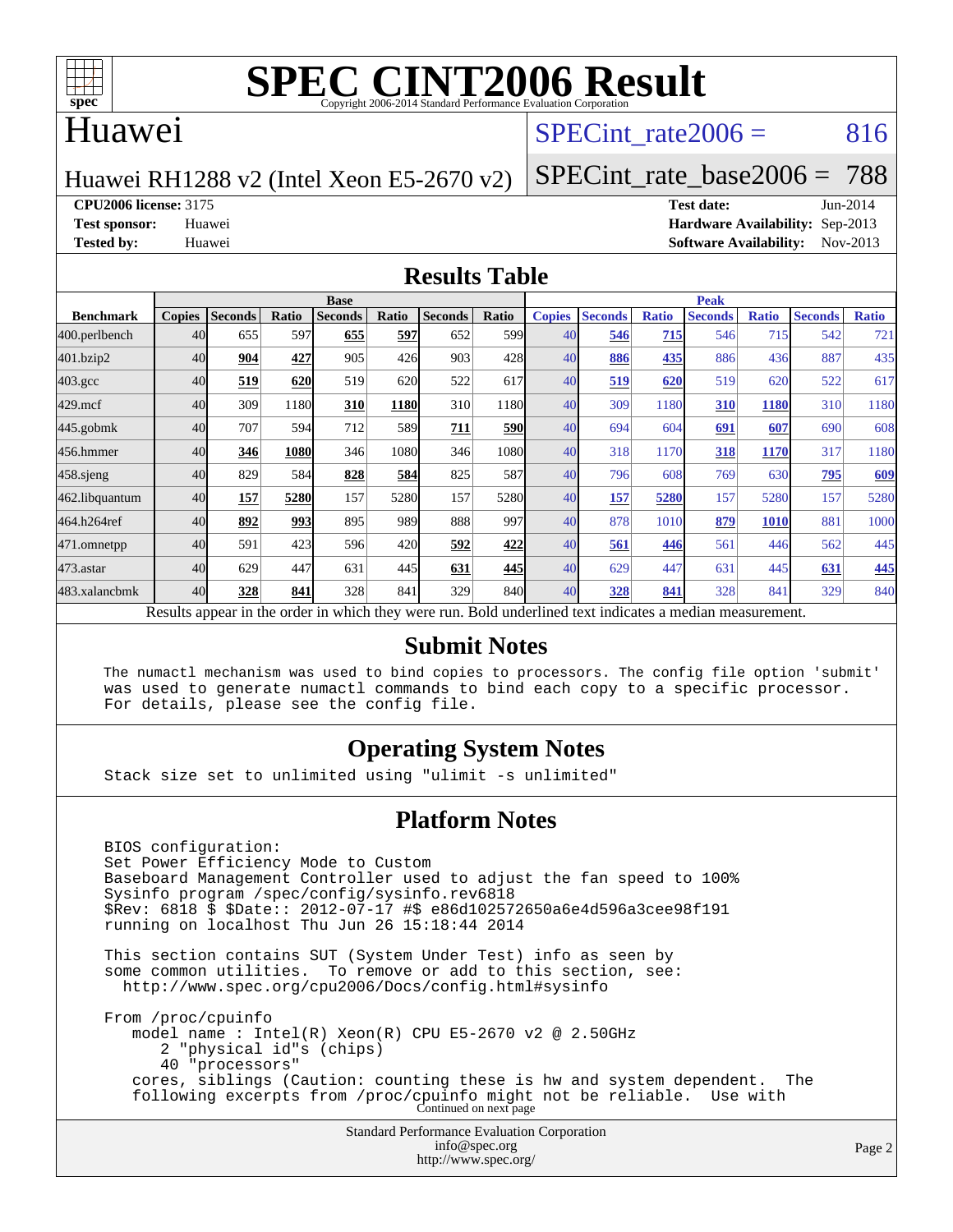

### **[SPEC CINT2006 Result](http://www.spec.org/auto/cpu2006/Docs/result-fields.html#SPECCINT2006Result)** Copyright 2006-2014 Standard Performance Evaluation C

## Huawei

 $SPECint rate2006 = 816$ 

[SPECint\\_rate\\_base2006 =](http://www.spec.org/auto/cpu2006/Docs/result-fields.html#SPECintratebase2006) 788

Huawei RH1288 v2 (Intel Xeon E5-2670 v2)

**[CPU2006 license:](http://www.spec.org/auto/cpu2006/Docs/result-fields.html#CPU2006license)** 3175 **[Test date:](http://www.spec.org/auto/cpu2006/Docs/result-fields.html#Testdate)** Jun-2014 **[Test sponsor:](http://www.spec.org/auto/cpu2006/Docs/result-fields.html#Testsponsor)** Huawei **[Hardware Availability:](http://www.spec.org/auto/cpu2006/Docs/result-fields.html#HardwareAvailability)** Sep-2013 **[Tested by:](http://www.spec.org/auto/cpu2006/Docs/result-fields.html#Testedby)** Huawei **[Software Availability:](http://www.spec.org/auto/cpu2006/Docs/result-fields.html#SoftwareAvailability)** Nov-2013

#### **[Platform Notes \(Continued\)](http://www.spec.org/auto/cpu2006/Docs/result-fields.html#PlatformNotes)**

 caution.) cpu cores : 10 siblings : 20 physical 0: cores 0 1 2 3 4 8 9 10 11 12 physical 1: cores 0 1 2 3 4 8 9 10 11 12 cache size : 25600 KB From /proc/meminfo MemTotal: 264478184 kB HugePages\_Total: 0<br>Hugepagesize: 2048 kB Hugepagesize: /usr/bin/lsb\_release -d Red Hat Enterprise Linux Server release 6.5 (Santiago) From /etc/\*release\* /etc/\*version\* redhat-release: Red Hat Enterprise Linux Server release 6.5 (Santiago) system-release: Red Hat Enterprise Linux Server release 6.5 (Santiago) system-release-cpe: cpe:/o:redhat:enterprise\_linux:6server:ga:server uname -a: Linux localhost 2.6.32-431.el6.x86\_64 #1 SMP Sun Nov 10 22:19:54 EST 2013 x86\_64 x86\_64 x86\_64 GNU/Linux run-level 3 Jun 26 15:15 SPEC is set to: /spec<br>Filesystem Type Filesystem Type Size Used Avail Use% Mounted on<br>
/dev/sda2 ext4 272G 74G 185G 29% / 74G 185G 29% / Additional information from dmidecode: BIOS Insyde Corp. RMIBV629 05/12/2014 Memory: 2x Hynix HMT42GR7AFR4C-RD 16 GB 1866 MHz 2 rank 8x NO DIMM NO DIMM 8x Samsung M393B2G70DB0-CMA 16 GB 1866 MHz 2 rank 6x Samsung M393B2G70QH0-CMA 16 GB 1866 MHz 2 rank (End of data from sysinfo program)

#### **[General Notes](http://www.spec.org/auto/cpu2006/Docs/result-fields.html#GeneralNotes)**

Environment variables set by runspec before the start of the run: LD\_LIBRARY\_PATH = "/spec/libs/32:/spec/libs/64:/spec/sh" Binaries compiled on a system with 1x Core i7-860 CPU + 8GB memory using RedHat EL 6.4 Transparent Huge Pages enabled with: echo always > /sys/kernel/mm/redhat\_transparent\_hugepage/enabled Filesystem page cache cleared with: echo 1> /proc/sys/vm/drop\_caches Continued on next page

> Standard Performance Evaluation Corporation [info@spec.org](mailto:info@spec.org) <http://www.spec.org/>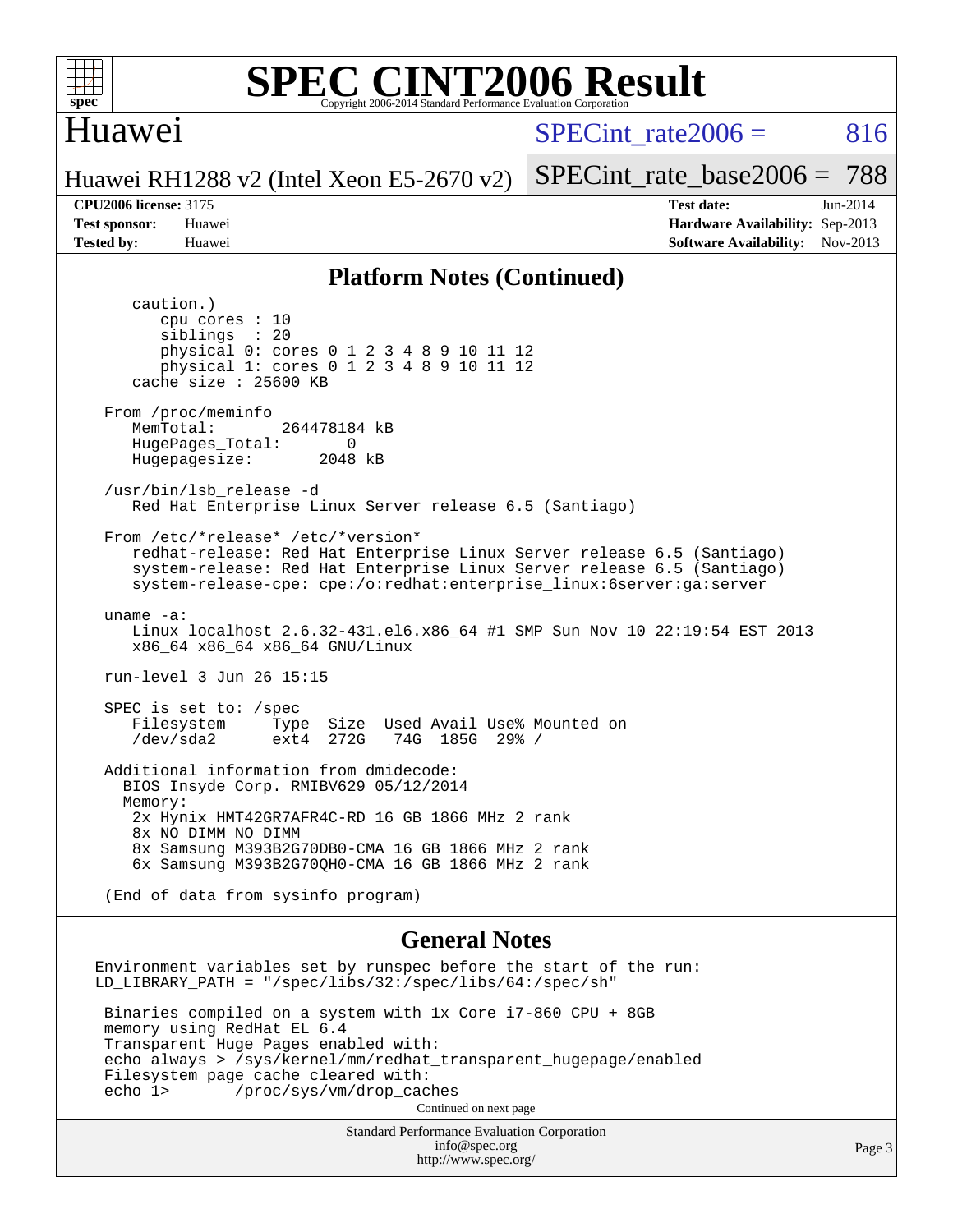

### Huawei

SPECint rate $2006 = 816$ 

[SPECint\\_rate\\_base2006 =](http://www.spec.org/auto/cpu2006/Docs/result-fields.html#SPECintratebase2006) 788

Huawei RH1288 v2 (Intel Xeon E5-2670 v2)

**[CPU2006 license:](http://www.spec.org/auto/cpu2006/Docs/result-fields.html#CPU2006license)** 3175 **[Test date:](http://www.spec.org/auto/cpu2006/Docs/result-fields.html#Testdate)** Jun-2014 **[Test sponsor:](http://www.spec.org/auto/cpu2006/Docs/result-fields.html#Testsponsor)** Huawei **[Hardware Availability:](http://www.spec.org/auto/cpu2006/Docs/result-fields.html#HardwareAvailability)** Sep-2013 **[Tested by:](http://www.spec.org/auto/cpu2006/Docs/result-fields.html#Testedby)** Huawei **[Software Availability:](http://www.spec.org/auto/cpu2006/Docs/result-fields.html#SoftwareAvailability)** Nov-2013

### **[General Notes \(Continued\)](http://www.spec.org/auto/cpu2006/Docs/result-fields.html#GeneralNotes)**

 The Huawei RH2288H v2 and Huawei RH2288 v2 and the Huawei RH1288 v2 models are electronically equivalent. The results have been measured on a Huawei RH2288H v2 model

## **[Base Compiler Invocation](http://www.spec.org/auto/cpu2006/Docs/result-fields.html#BaseCompilerInvocation)**

[C benchmarks](http://www.spec.org/auto/cpu2006/Docs/result-fields.html#Cbenchmarks): [icc -m32](http://www.spec.org/cpu2006/results/res2014q3/cpu2006-20140628-30052.flags.html#user_CCbase_intel_icc_5ff4a39e364c98233615fdd38438c6f2)

[C++ benchmarks:](http://www.spec.org/auto/cpu2006/Docs/result-fields.html#CXXbenchmarks) [icpc -m32](http://www.spec.org/cpu2006/results/res2014q3/cpu2006-20140628-30052.flags.html#user_CXXbase_intel_icpc_4e5a5ef1a53fd332b3c49e69c3330699)

## **[Base Portability Flags](http://www.spec.org/auto/cpu2006/Docs/result-fields.html#BasePortabilityFlags)**

 400.perlbench: [-DSPEC\\_CPU\\_LINUX\\_IA32](http://www.spec.org/cpu2006/results/res2014q3/cpu2006-20140628-30052.flags.html#b400.perlbench_baseCPORTABILITY_DSPEC_CPU_LINUX_IA32) 462.libquantum: [-DSPEC\\_CPU\\_LINUX](http://www.spec.org/cpu2006/results/res2014q3/cpu2006-20140628-30052.flags.html#b462.libquantum_baseCPORTABILITY_DSPEC_CPU_LINUX) 483.xalancbmk: [-DSPEC\\_CPU\\_LINUX](http://www.spec.org/cpu2006/results/res2014q3/cpu2006-20140628-30052.flags.html#b483.xalancbmk_baseCXXPORTABILITY_DSPEC_CPU_LINUX)

# **[Base Optimization Flags](http://www.spec.org/auto/cpu2006/Docs/result-fields.html#BaseOptimizationFlags)**

[C benchmarks](http://www.spec.org/auto/cpu2006/Docs/result-fields.html#Cbenchmarks):

[-xSSE4.2](http://www.spec.org/cpu2006/results/res2014q3/cpu2006-20140628-30052.flags.html#user_CCbase_f-xSSE42_f91528193cf0b216347adb8b939d4107) [-ipo](http://www.spec.org/cpu2006/results/res2014q3/cpu2006-20140628-30052.flags.html#user_CCbase_f-ipo) [-O3](http://www.spec.org/cpu2006/results/res2014q3/cpu2006-20140628-30052.flags.html#user_CCbase_f-O3) [-no-prec-div](http://www.spec.org/cpu2006/results/res2014q3/cpu2006-20140628-30052.flags.html#user_CCbase_f-no-prec-div) [-opt-prefetch](http://www.spec.org/cpu2006/results/res2014q3/cpu2006-20140628-30052.flags.html#user_CCbase_f-opt-prefetch) [-opt-mem-layout-trans=3](http://www.spec.org/cpu2006/results/res2014q3/cpu2006-20140628-30052.flags.html#user_CCbase_f-opt-mem-layout-trans_a7b82ad4bd7abf52556d4961a2ae94d5)

[C++ benchmarks:](http://www.spec.org/auto/cpu2006/Docs/result-fields.html#CXXbenchmarks)

[-xSSE4.2](http://www.spec.org/cpu2006/results/res2014q3/cpu2006-20140628-30052.flags.html#user_CXXbase_f-xSSE42_f91528193cf0b216347adb8b939d4107) [-ipo](http://www.spec.org/cpu2006/results/res2014q3/cpu2006-20140628-30052.flags.html#user_CXXbase_f-ipo) [-O3](http://www.spec.org/cpu2006/results/res2014q3/cpu2006-20140628-30052.flags.html#user_CXXbase_f-O3) [-no-prec-div](http://www.spec.org/cpu2006/results/res2014q3/cpu2006-20140628-30052.flags.html#user_CXXbase_f-no-prec-div) [-opt-prefetch](http://www.spec.org/cpu2006/results/res2014q3/cpu2006-20140628-30052.flags.html#user_CXXbase_f-opt-prefetch) [-opt-mem-layout-trans=3](http://www.spec.org/cpu2006/results/res2014q3/cpu2006-20140628-30052.flags.html#user_CXXbase_f-opt-mem-layout-trans_a7b82ad4bd7abf52556d4961a2ae94d5) [-Wl,-z,muldefs](http://www.spec.org/cpu2006/results/res2014q3/cpu2006-20140628-30052.flags.html#user_CXXbase_link_force_multiple1_74079c344b956b9658436fd1b6dd3a8a) [-L/sh -lsmartheap](http://www.spec.org/cpu2006/results/res2014q3/cpu2006-20140628-30052.flags.html#user_CXXbase_SmartHeap_32f6c82aa1ed9c52345d30cf6e4a0499)

**[Base Other Flags](http://www.spec.org/auto/cpu2006/Docs/result-fields.html#BaseOtherFlags)**

[C benchmarks](http://www.spec.org/auto/cpu2006/Docs/result-fields.html#Cbenchmarks):

403.gcc: [-Dalloca=\\_alloca](http://www.spec.org/cpu2006/results/res2014q3/cpu2006-20140628-30052.flags.html#b403.gcc_baseEXTRA_CFLAGS_Dalloca_be3056838c12de2578596ca5467af7f3)

# **[Peak Compiler Invocation](http://www.spec.org/auto/cpu2006/Docs/result-fields.html#PeakCompilerInvocation)**

[C benchmarks \(except as noted below\)](http://www.spec.org/auto/cpu2006/Docs/result-fields.html#Cbenchmarksexceptasnotedbelow): [icc -m32](http://www.spec.org/cpu2006/results/res2014q3/cpu2006-20140628-30052.flags.html#user_CCpeak_intel_icc_5ff4a39e364c98233615fdd38438c6f2)

400.perlbench: [icc -m64](http://www.spec.org/cpu2006/results/res2014q3/cpu2006-20140628-30052.flags.html#user_peakCCLD400_perlbench_intel_icc_64bit_bda6cc9af1fdbb0edc3795bac97ada53)

401.bzip2: [icc -m64](http://www.spec.org/cpu2006/results/res2014q3/cpu2006-20140628-30052.flags.html#user_peakCCLD401_bzip2_intel_icc_64bit_bda6cc9af1fdbb0edc3795bac97ada53)

Continued on next page

Standard Performance Evaluation Corporation [info@spec.org](mailto:info@spec.org) <http://www.spec.org/>

Page 4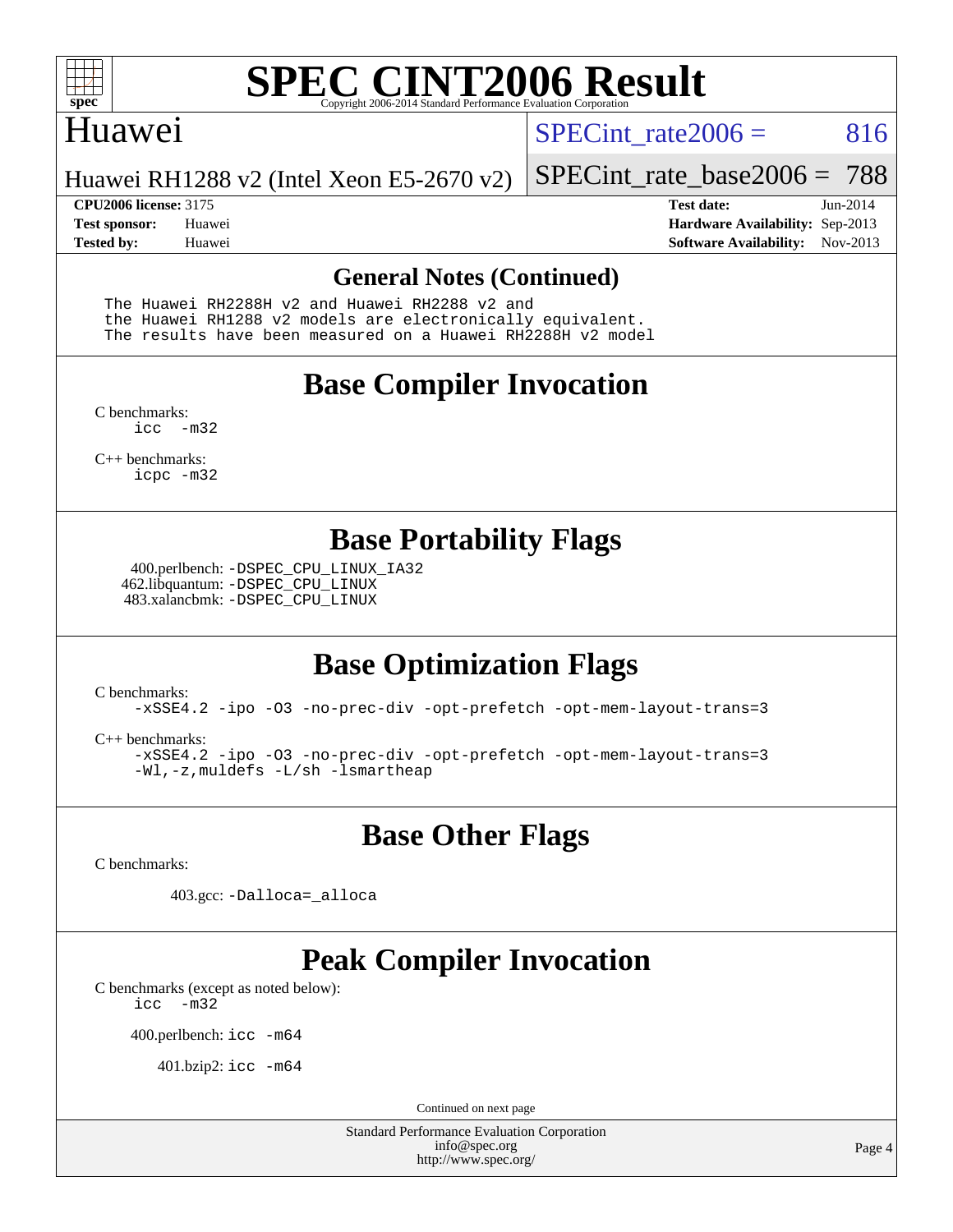

## Huawei

SPECint rate $2006 = 816$ 

Huawei RH1288 v2 (Intel Xeon E5-2670 v2)

[SPECint\\_rate\\_base2006 =](http://www.spec.org/auto/cpu2006/Docs/result-fields.html#SPECintratebase2006) 788

**[CPU2006 license:](http://www.spec.org/auto/cpu2006/Docs/result-fields.html#CPU2006license)** 3175 **[Test date:](http://www.spec.org/auto/cpu2006/Docs/result-fields.html#Testdate)** Jun-2014 **[Test sponsor:](http://www.spec.org/auto/cpu2006/Docs/result-fields.html#Testsponsor)** Huawei **[Hardware Availability:](http://www.spec.org/auto/cpu2006/Docs/result-fields.html#HardwareAvailability)** Sep-2013 **[Tested by:](http://www.spec.org/auto/cpu2006/Docs/result-fields.html#Testedby)** Huawei **[Software Availability:](http://www.spec.org/auto/cpu2006/Docs/result-fields.html#SoftwareAvailability)** Nov-2013

# **[Peak Compiler Invocation \(Continued\)](http://www.spec.org/auto/cpu2006/Docs/result-fields.html#PeakCompilerInvocation)**

456.hmmer: [icc -m64](http://www.spec.org/cpu2006/results/res2014q3/cpu2006-20140628-30052.flags.html#user_peakCCLD456_hmmer_intel_icc_64bit_bda6cc9af1fdbb0edc3795bac97ada53)

458.sjeng: [icc -m64](http://www.spec.org/cpu2006/results/res2014q3/cpu2006-20140628-30052.flags.html#user_peakCCLD458_sjeng_intel_icc_64bit_bda6cc9af1fdbb0edc3795bac97ada53)

[C++ benchmarks:](http://www.spec.org/auto/cpu2006/Docs/result-fields.html#CXXbenchmarks)

[icpc -m32](http://www.spec.org/cpu2006/results/res2014q3/cpu2006-20140628-30052.flags.html#user_CXXpeak_intel_icpc_4e5a5ef1a53fd332b3c49e69c3330699)

**[Peak Portability Flags](http://www.spec.org/auto/cpu2006/Docs/result-fields.html#PeakPortabilityFlags)**

 400.perlbench: [-DSPEC\\_CPU\\_LP64](http://www.spec.org/cpu2006/results/res2014q3/cpu2006-20140628-30052.flags.html#b400.perlbench_peakCPORTABILITY_DSPEC_CPU_LP64) [-DSPEC\\_CPU\\_LINUX\\_X64](http://www.spec.org/cpu2006/results/res2014q3/cpu2006-20140628-30052.flags.html#b400.perlbench_peakCPORTABILITY_DSPEC_CPU_LINUX_X64) 401.bzip2: [-DSPEC\\_CPU\\_LP64](http://www.spec.org/cpu2006/results/res2014q3/cpu2006-20140628-30052.flags.html#suite_peakCPORTABILITY401_bzip2_DSPEC_CPU_LP64) 456.hmmer: [-DSPEC\\_CPU\\_LP64](http://www.spec.org/cpu2006/results/res2014q3/cpu2006-20140628-30052.flags.html#suite_peakCPORTABILITY456_hmmer_DSPEC_CPU_LP64) 458.sjeng: [-DSPEC\\_CPU\\_LP64](http://www.spec.org/cpu2006/results/res2014q3/cpu2006-20140628-30052.flags.html#suite_peakCPORTABILITY458_sjeng_DSPEC_CPU_LP64) 462.libquantum: [-DSPEC\\_CPU\\_LINUX](http://www.spec.org/cpu2006/results/res2014q3/cpu2006-20140628-30052.flags.html#b462.libquantum_peakCPORTABILITY_DSPEC_CPU_LINUX) 483.xalancbmk: [-DSPEC\\_CPU\\_LINUX](http://www.spec.org/cpu2006/results/res2014q3/cpu2006-20140628-30052.flags.html#b483.xalancbmk_peakCXXPORTABILITY_DSPEC_CPU_LINUX)

## **[Peak Optimization Flags](http://www.spec.org/auto/cpu2006/Docs/result-fields.html#PeakOptimizationFlags)**

[C benchmarks](http://www.spec.org/auto/cpu2006/Docs/result-fields.html#Cbenchmarks):

Standard Performance Evaluation Corporation 400.perlbench: [-xSSE4.2](http://www.spec.org/cpu2006/results/res2014q3/cpu2006-20140628-30052.flags.html#user_peakPASS2_CFLAGSPASS2_LDCFLAGS400_perlbench_f-xSSE42_f91528193cf0b216347adb8b939d4107)(pass 2) [-prof-gen](http://www.spec.org/cpu2006/results/res2014q3/cpu2006-20140628-30052.flags.html#user_peakPASS1_CFLAGSPASS1_LDCFLAGS400_perlbench_prof_gen_e43856698f6ca7b7e442dfd80e94a8fc)(pass 1) [-ipo](http://www.spec.org/cpu2006/results/res2014q3/cpu2006-20140628-30052.flags.html#user_peakPASS2_CFLAGSPASS2_LDCFLAGS400_perlbench_f-ipo)(pass 2) [-O3](http://www.spec.org/cpu2006/results/res2014q3/cpu2006-20140628-30052.flags.html#user_peakPASS2_CFLAGSPASS2_LDCFLAGS400_perlbench_f-O3)(pass 2) [-no-prec-div](http://www.spec.org/cpu2006/results/res2014q3/cpu2006-20140628-30052.flags.html#user_peakPASS2_CFLAGSPASS2_LDCFLAGS400_perlbench_f-no-prec-div)(pass 2) [-prof-use](http://www.spec.org/cpu2006/results/res2014q3/cpu2006-20140628-30052.flags.html#user_peakPASS2_CFLAGSPASS2_LDCFLAGS400_perlbench_prof_use_bccf7792157ff70d64e32fe3e1250b55)(pass 2) [-auto-ilp32](http://www.spec.org/cpu2006/results/res2014q3/cpu2006-20140628-30052.flags.html#user_peakCOPTIMIZE400_perlbench_f-auto-ilp32) 401.bzip2: [-xSSE4.2](http://www.spec.org/cpu2006/results/res2014q3/cpu2006-20140628-30052.flags.html#user_peakPASS2_CFLAGSPASS2_LDCFLAGS401_bzip2_f-xSSE42_f91528193cf0b216347adb8b939d4107)(pass 2) [-prof-gen](http://www.spec.org/cpu2006/results/res2014q3/cpu2006-20140628-30052.flags.html#user_peakPASS1_CFLAGSPASS1_LDCFLAGS401_bzip2_prof_gen_e43856698f6ca7b7e442dfd80e94a8fc)(pass 1) [-ipo](http://www.spec.org/cpu2006/results/res2014q3/cpu2006-20140628-30052.flags.html#user_peakPASS2_CFLAGSPASS2_LDCFLAGS401_bzip2_f-ipo)(pass 2) [-O3](http://www.spec.org/cpu2006/results/res2014q3/cpu2006-20140628-30052.flags.html#user_peakPASS2_CFLAGSPASS2_LDCFLAGS401_bzip2_f-O3)(pass 2) [-no-prec-div](http://www.spec.org/cpu2006/results/res2014q3/cpu2006-20140628-30052.flags.html#user_peakPASS2_CFLAGSPASS2_LDCFLAGS401_bzip2_f-no-prec-div)(pass 2) [-prof-use](http://www.spec.org/cpu2006/results/res2014q3/cpu2006-20140628-30052.flags.html#user_peakPASS2_CFLAGSPASS2_LDCFLAGS401_bzip2_prof_use_bccf7792157ff70d64e32fe3e1250b55)(pass 2) [-opt-prefetch](http://www.spec.org/cpu2006/results/res2014q3/cpu2006-20140628-30052.flags.html#user_peakCOPTIMIZE401_bzip2_f-opt-prefetch) [-auto-ilp32](http://www.spec.org/cpu2006/results/res2014q3/cpu2006-20140628-30052.flags.html#user_peakCOPTIMIZE401_bzip2_f-auto-ilp32) [-ansi-alias](http://www.spec.org/cpu2006/results/res2014q3/cpu2006-20140628-30052.flags.html#user_peakCOPTIMIZE401_bzip2_f-ansi-alias)  $403.\text{gcc: basepeak}$  = yes  $429$ .mcf: basepeak = yes 445.gobmk: [-xSSE4.2](http://www.spec.org/cpu2006/results/res2014q3/cpu2006-20140628-30052.flags.html#user_peakPASS2_CFLAGSPASS2_LDCFLAGS445_gobmk_f-xSSE42_f91528193cf0b216347adb8b939d4107)(pass 2) [-prof-gen](http://www.spec.org/cpu2006/results/res2014q3/cpu2006-20140628-30052.flags.html#user_peakPASS1_CFLAGSPASS1_LDCFLAGS445_gobmk_prof_gen_e43856698f6ca7b7e442dfd80e94a8fc)(pass 1) [-prof-use](http://www.spec.org/cpu2006/results/res2014q3/cpu2006-20140628-30052.flags.html#user_peakPASS2_CFLAGSPASS2_LDCFLAGS445_gobmk_prof_use_bccf7792157ff70d64e32fe3e1250b55)(pass 2) [-ansi-alias](http://www.spec.org/cpu2006/results/res2014q3/cpu2006-20140628-30052.flags.html#user_peakCOPTIMIZE445_gobmk_f-ansi-alias) [-opt-mem-layout-trans=3](http://www.spec.org/cpu2006/results/res2014q3/cpu2006-20140628-30052.flags.html#user_peakCOPTIMIZE445_gobmk_f-opt-mem-layout-trans_a7b82ad4bd7abf52556d4961a2ae94d5) 456.hmmer: [-xSSE4.2](http://www.spec.org/cpu2006/results/res2014q3/cpu2006-20140628-30052.flags.html#user_peakCOPTIMIZE456_hmmer_f-xSSE42_f91528193cf0b216347adb8b939d4107) [-ipo](http://www.spec.org/cpu2006/results/res2014q3/cpu2006-20140628-30052.flags.html#user_peakCOPTIMIZE456_hmmer_f-ipo) [-O3](http://www.spec.org/cpu2006/results/res2014q3/cpu2006-20140628-30052.flags.html#user_peakCOPTIMIZE456_hmmer_f-O3) [-no-prec-div](http://www.spec.org/cpu2006/results/res2014q3/cpu2006-20140628-30052.flags.html#user_peakCOPTIMIZE456_hmmer_f-no-prec-div) [-unroll2](http://www.spec.org/cpu2006/results/res2014q3/cpu2006-20140628-30052.flags.html#user_peakCOPTIMIZE456_hmmer_f-unroll_784dae83bebfb236979b41d2422d7ec2) [-auto-ilp32](http://www.spec.org/cpu2006/results/res2014q3/cpu2006-20140628-30052.flags.html#user_peakCOPTIMIZE456_hmmer_f-auto-ilp32) 458.sjeng: [-xSSE4.2](http://www.spec.org/cpu2006/results/res2014q3/cpu2006-20140628-30052.flags.html#user_peakPASS2_CFLAGSPASS2_LDCFLAGS458_sjeng_f-xSSE42_f91528193cf0b216347adb8b939d4107)(pass 2) [-prof-gen](http://www.spec.org/cpu2006/results/res2014q3/cpu2006-20140628-30052.flags.html#user_peakPASS1_CFLAGSPASS1_LDCFLAGS458_sjeng_prof_gen_e43856698f6ca7b7e442dfd80e94a8fc)(pass 1) [-ipo](http://www.spec.org/cpu2006/results/res2014q3/cpu2006-20140628-30052.flags.html#user_peakPASS2_CFLAGSPASS2_LDCFLAGS458_sjeng_f-ipo)(pass 2) [-O3](http://www.spec.org/cpu2006/results/res2014q3/cpu2006-20140628-30052.flags.html#user_peakPASS2_CFLAGSPASS2_LDCFLAGS458_sjeng_f-O3)(pass 2) [-no-prec-div](http://www.spec.org/cpu2006/results/res2014q3/cpu2006-20140628-30052.flags.html#user_peakPASS2_CFLAGSPASS2_LDCFLAGS458_sjeng_f-no-prec-div)(pass 2) [-prof-use](http://www.spec.org/cpu2006/results/res2014q3/cpu2006-20140628-30052.flags.html#user_peakPASS2_CFLAGSPASS2_LDCFLAGS458_sjeng_prof_use_bccf7792157ff70d64e32fe3e1250b55)(pass 2) [-unroll4](http://www.spec.org/cpu2006/results/res2014q3/cpu2006-20140628-30052.flags.html#user_peakCOPTIMIZE458_sjeng_f-unroll_4e5e4ed65b7fd20bdcd365bec371b81f) [-auto-ilp32](http://www.spec.org/cpu2006/results/res2014q3/cpu2006-20140628-30052.flags.html#user_peakCOPTIMIZE458_sjeng_f-auto-ilp32)  $462$ .libquantum: basepeak = yes 464.h264ref: [-xSSE4.2](http://www.spec.org/cpu2006/results/res2014q3/cpu2006-20140628-30052.flags.html#user_peakPASS2_CFLAGSPASS2_LDCFLAGS464_h264ref_f-xSSE42_f91528193cf0b216347adb8b939d4107)(pass 2) [-prof-gen](http://www.spec.org/cpu2006/results/res2014q3/cpu2006-20140628-30052.flags.html#user_peakPASS1_CFLAGSPASS1_LDCFLAGS464_h264ref_prof_gen_e43856698f6ca7b7e442dfd80e94a8fc)(pass 1) [-ipo](http://www.spec.org/cpu2006/results/res2014q3/cpu2006-20140628-30052.flags.html#user_peakPASS2_CFLAGSPASS2_LDCFLAGS464_h264ref_f-ipo)(pass 2) [-O3](http://www.spec.org/cpu2006/results/res2014q3/cpu2006-20140628-30052.flags.html#user_peakPASS2_CFLAGSPASS2_LDCFLAGS464_h264ref_f-O3)(pass 2) [-no-prec-div](http://www.spec.org/cpu2006/results/res2014q3/cpu2006-20140628-30052.flags.html#user_peakPASS2_CFLAGSPASS2_LDCFLAGS464_h264ref_f-no-prec-div)(pass 2) [-prof-use](http://www.spec.org/cpu2006/results/res2014q3/cpu2006-20140628-30052.flags.html#user_peakPASS2_CFLAGSPASS2_LDCFLAGS464_h264ref_prof_use_bccf7792157ff70d64e32fe3e1250b55)(pass 2) [-unroll2](http://www.spec.org/cpu2006/results/res2014q3/cpu2006-20140628-30052.flags.html#user_peakCOPTIMIZE464_h264ref_f-unroll_784dae83bebfb236979b41d2422d7ec2) [-ansi-alias](http://www.spec.org/cpu2006/results/res2014q3/cpu2006-20140628-30052.flags.html#user_peakCOPTIMIZE464_h264ref_f-ansi-alias) Continued on next page

[info@spec.org](mailto:info@spec.org) <http://www.spec.org/>